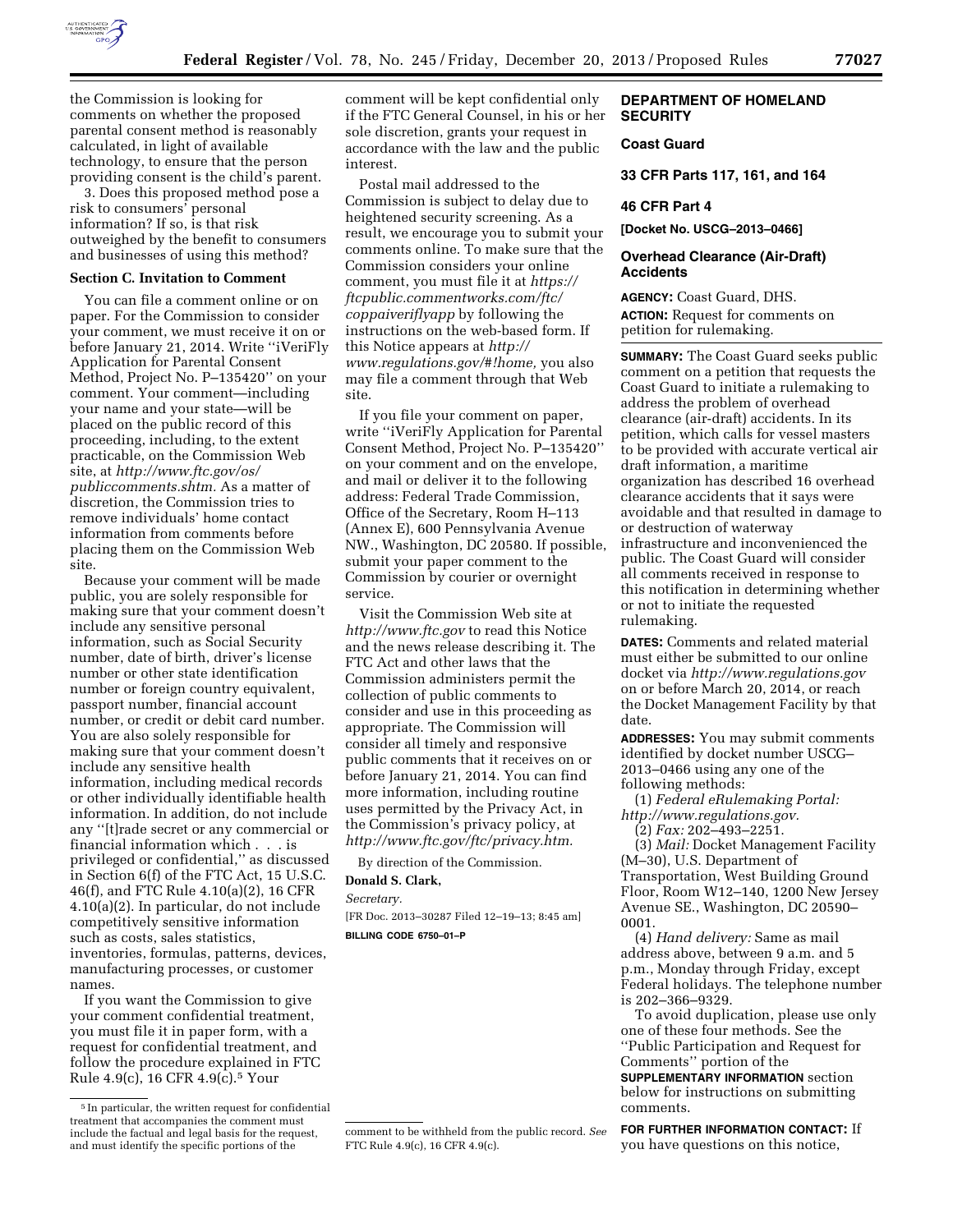contact LCDR William Nabach, Office of Vessel and Facility Operating Standards (CG–OES–2), U.S. Coast Guard Headquarters, at telephone 202–372– 1386, or by email at *[William.A.Nabach@uscg.mil.](mailto:William.A.Nabach@uscg.mil)* If you have questions on viewing or submitting material to the docket, call Renee V. Wright, Program Manager, Docket Operations, telephone 202–366–9826.

#### **SUPPLEMENTARY INFORMATION:**

## **Public Participation and Request for Comments**

We encourage you to submit comments and related material on the rulemaking petition described below regarding Overhead Clearance (Air-Draft) Accidents. All comments received will be posted, without change, to *<http://www.regulations.gov>* and will include any personal information you have provided.

*Submitting comments:* If you submit a comment, please include the docket number for this notice (USCG–2013– 0466) and provide a reason for each suggestion or recommendation. You may submit your comments and material online, or by fax, mail or hand delivery, but please use only one of these means. We recommend that you include your name and a mailing address, an email address, or a telephone number in the body of your document so that we can contact you if we have questions regarding your submission.

To submit your comment online, go to *[http://www.regulations.gov,](http://www.regulations.gov)* and follow the instructions on that Web site. The following link will take you directly to the docket where you may submit your comment: *[http://www.regulations.gov/](http://www.regulations.gov/#!docketDetail;D=USCG-2013-0466) [#!docketDetail;D=USCG-2013-0466.](http://www.regulations.gov/#!docketDetail;D=USCG-2013-0466)* If you submit your comments by mail or hand delivery, submit them in an unbound format, no larger than  $8\frac{1}{2}$  by 11 inches, suitable for copying and electronic filing. If you submit them by mail and would like to know that they reached the Facility, please enclose a stamped, self-addressed postcard or envelope. We will consider all comments and material received during the comment period.

*Viewing the rulemaking petition and comments:* To view the petition and comments that have been submitted to the docket, go to *[http://](http://www.regulations.gov) [www.regulations.gov,](http://www.regulations.gov)* and follow the instructions on that Web site. The following link will take you directly to the docket: *[http://www.regulations.gov/](http://www.regulations.gov/#!docketDetail;D=USCG-2013-0466) [#!docketDetail;D=USCG-2013-0466.](http://www.regulations.gov/#!docketDetail;D=USCG-2013-0466)* If you do not have access to the internet, you may view the docket in person by visiting the Docket Management Facility in Room W12–140 on the ground floor

of the Department of Transportation West Building, 1200 New Jersey Avenue SE., Washington, DC 20590, between 9 a.m. and 5 p.m., Monday through Friday, except Federal holidays. We have an agreement with the Department of Transportation to use the Docket Management Facility.

*Privacy Act:* Anyone can search the electronic form of comments received into any of our dockets by the name of the individual submitting the comment (or signing the comment, if submitted on behalf of an association, business, labor union, etc.). You may review a Privacy Act, system of records notice regarding our public dockets in the January 17, 2008, issue of the **Federal Register** (73 FR 3316).

## **Description of Petition for Rulemaking**

In its Petition for Rulemaking dated May 22, 2013, the National Mariners Association (NMA) describes 16 separate marine casualties involving allisions with overhead structures which it identifies as resulting from inaccurate or non-existent air draft data available to the master of the vessel. NMA views these allisions as avoidable and noted that they resulted in unnecessary damage to or destruction of waterway infrastructure and inconvenienced the public.

#### *Air Draft Determination*

NMA requests that the Coast Guard establish regulations to require (1) the permanent marking of maximum design air draft for masts and booms on stationary vessel apparatus, and (2) the owner or operator to mark all crane or derrick barges with the maximum air draft or otherwise provide this maximum air draft information in writing to any vessel contracted to tow the barge. (See p. 4 of the Petition.) The petitioner identifies the vessel owner or operator as the responsible party for providing accurate vertical air draft information, for both the vessel and its tow, to the master of a vessel prior to conducting underway operations. (See pp. 3, 4 & 16 of the Petition.)

The petitioner notes that masters of towing vessels are greatly affected by this air-draft issue particularly because the barges they tow have cargo with significant and dynamic air draft requirements. (See pp. 5 & 7 of the Petition.) Moreover, the petitioner states that the master often lacks the necessary equipment to accurately assess the true vertical clearances. (See pp. 5 & 11 of the Petition.) Lacking such capacities, the mariner then estimates the height of their vessel or towed barges as best he or she can. (See p. 3 of the Petition.) The petitioner recommends a regulation to

require that the Master of a towing vessel be provided with the air draft of the vessel, and that before a tow begins, the Master is provided with the air draft of the tow. The Petition states that ensuring that those persons directing and controlling the movement of towing vessels know the maximum overhead clearance (air draft) for their vessel and the barges in their tow will enable them to avoid trying to pass under bridges when there is insufficient clearance. (See p. 4 of Petition.)

#### *Voyage Planning*

NMA further notes that a professional pre-sailing survey may be required to protect waterway infrastructure. The petitioner recommends that the Coast Guard amend what NMA views as ''severely qualified'' language in 33 CFR 164.80 so that it covers all towing vessels. Paragraph (c) of § 164.80 requires the master to check the planned route for proximity to hazards before the voyage begins and that the voyage plan must consider ''vertical clearances (airgaps) for all bridges, ports, and berthing areas.'' (See pp. 4 & 6 of Petition.)

### *Towing Safety Advisory Committee*

The petitioner requested this issue be submitted to the Towing Safety Advisory Committee (TSAC). (See NMA submission to TSAC Meeting Notice docket USCG–2013–0605.) TSAC is a Federal advisory committee under 5 U.S.C. App. (Pub. L. 92–463). It was established under authority of 33 U.S.C. 1231a and advises the Secretary of Homeland Security on matters relating to shallow-draft inland and coastal waterway navigation and towing safety. The Coast Guard agreed with the petitioner and has tasked TSAC with reviewing the issue and providing recommendations with respect to towing vessels. See September 2013 TSAC meeting notice (78 FR 49543, 49544, August 14, 2013) and copy of Task #13–10, Recommendation to Establish Criteria for Identification of Air Draft for Towing Vessels and Tows, which is available in the docket for this notice.

#### **Request for Comments**

We invite you to review the petition in the docket and submit relevant comments, including comments on whether a rulemaking would be beneficial, or not. The Coast Guard will consider the petition, any comments received from the public, and other information to determine whether or not to initiate the requested rulemaking.

This notice is issued under authority of 5 U.S.C. 552(a) & 553(e), and 33 CFR 1.05–20.